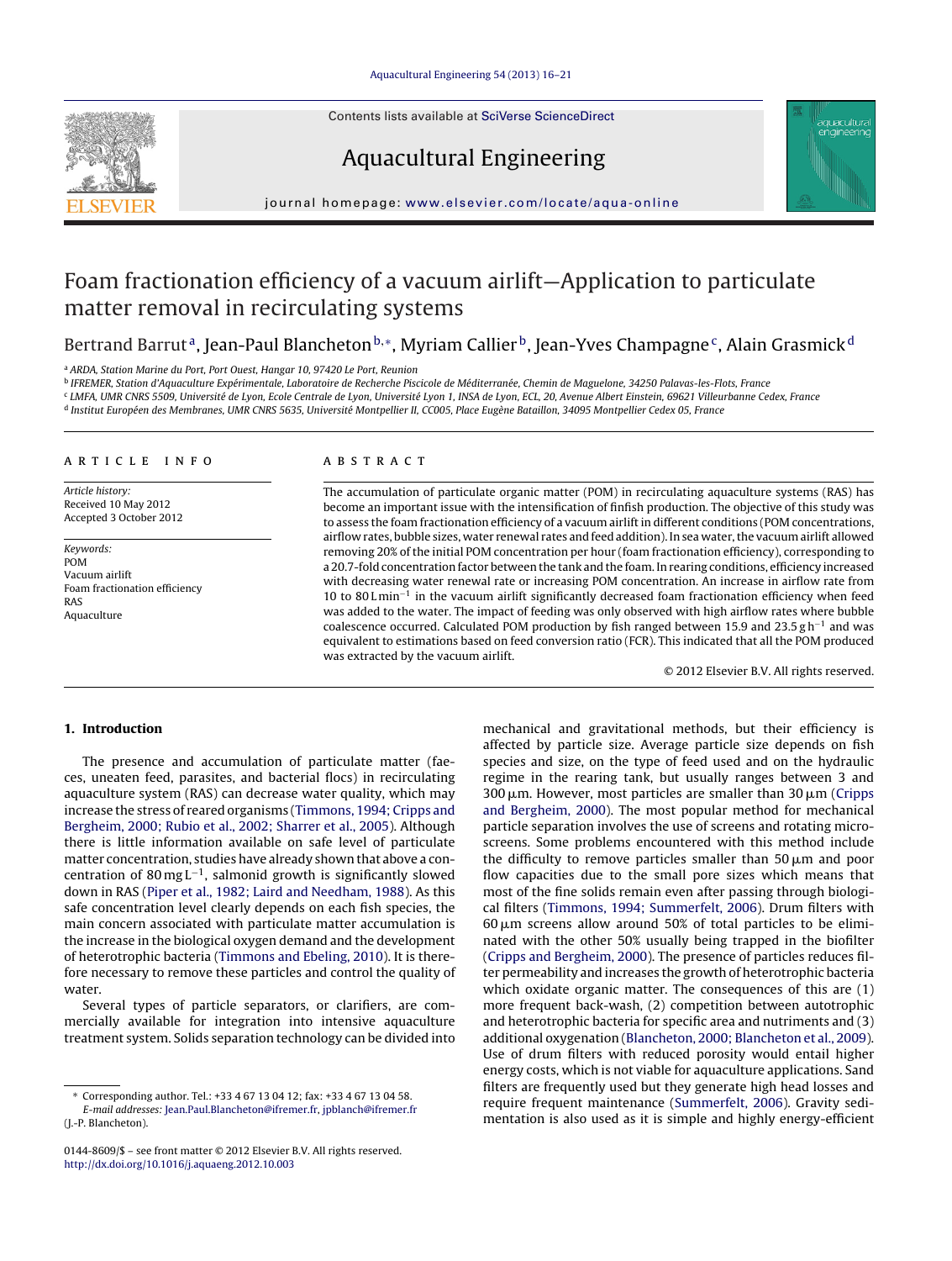([Rawat](#page-4-0) et [al.,](#page-4-0) [2011\),](#page-4-0) however the process only works for largesized and high density particles ([Amaro](#page-4-0) et [al.,](#page-4-0) [2011;](#page-4-0) [Chen](#page-4-0) et [al.,](#page-4-0)  $2011$  ). Sedimentation rates for particle sizes between 10 and 50  $\mu$ m are slow and average settling velocity is below 1 m h−<sup>1</sup> ([Brambilla](#page-4-0) et [al.,](#page-4-0) [2008\).](#page-4-0) Therefore, Particulate Organic Matter (POM) is generally first extracted by sedimentation of the larger particles (faeces and uneaten feed >100  $\upmu$ m) and then by mechanical filtration of the smaller particles (30–100  $\mu$ m). Protein skimmers using foam fractionation can be used in addition to mechanical filtration to extract smaller particles and to relieve the mechanical filter in terms of efficiency and energy ([Rubio](#page-4-0) et [al.,](#page-4-0) [2002;](#page-4-0) [Sharrer](#page-4-0) et [al.,](#page-4-0) [2005;](#page-4-0) [Summerfelt,](#page-4-0) [2006\).](#page-4-0)

Foam fractionation is a water treatment technology that can be easily added to water reuse systems to directly remove dissolved and fine suspended solids. The process of foam fractionation, also known as flotation, protein skimming, or air stripping, has been widely described by [Timmons](#page-5-0) [\(1994\),](#page-5-0) [Summerfelt](#page-5-0) [\(1999\)](#page-5-0) and [Brambilla](#page-4-0) et [al.](#page-4-0) [\(2008\).](#page-4-0) It consists of injecting fine air bubbles into wastewater. Micron-sized air bubbles may attach to the surface of surface-active particles and carry them to the free surface, forming a concentrated layer of foam that is then removed from the wastewater for separation. Skimmers are usually preferred as they are cost-effective and easy to use ([Timmons](#page-5-0) et [al.,](#page-5-0) [1995;](#page-5-0) [Blancheton](#page-5-0) et [al.,](#page-5-0) [2007;](#page-5-0) [Suzuki](#page-5-0) et [al.,](#page-5-0) [2008;](#page-5-0) [Brambilla](#page-5-0) et [al.,](#page-5-0) [2008;](#page-5-0) [Roque](#page-5-0) [d'orbcastel](#page-5-0) et [al.,](#page-5-0) [2009;](#page-5-0) [Park](#page-5-0) et [al.,](#page-5-0) [2011\).](#page-5-0) In rearing farms, foam fractionation allows the extraction of fine particles smaller than 30 µm ([Timmons,](#page-5-0) [1994;](#page-5-0) [Chen](#page-5-0) et [al.,](#page-5-0) [1994\).](#page-5-0) [Muniain-](#page-4-0)Mujikaa et [al.](#page-4-0) [\(2002\)](#page-4-0) and [Suantika](#page-5-0) et [al.](#page-5-0) [\(2001,](#page-5-0) [2003\)](#page-5-0) have shown that in rearing farms, only skimmers give rise to high quality water. The ability of skimmers to extract microparticles is also interesting in terms of biosecurity as they may be used to extract bacteria and viruses [\(Timmons,](#page-5-0) [1994;](#page-5-0) [Suantika](#page-5-0) et [al.,](#page-5-0) [2001;](#page-5-0) [Suzuki](#page-5-0) et [al.,](#page-5-0) [2008;](#page-5-0) [Brambilla](#page-5-0) et [al.,](#page-5-0) [2008;](#page-5-0) [Park](#page-5-0) et [al.,](#page-5-0) [2011\).](#page-5-0) Other organisms such as toxic microalgae or parasites can also be extracted as they possess surface-active substances on their cell walls, which induces the formation of foam that may be collected ([French](#page-4-0) et [al.,](#page-4-0) [2000;](#page-4-0) [Teixeira](#page-4-0) [and](#page-4-0) [Rosa,](#page-4-0) [2006;](#page-4-0) [Suzuki](#page-4-0) et [al.,](#page-4-0) [2008;](#page-4-0) [Teixeira](#page-4-0) et [al.,](#page-4-0) [2010;](#page-4-0) [Park](#page-4-0) et [al.,](#page-4-0) [2011\).](#page-4-0)

Clarification of water by foam fractionation allows the reduction of UV irradiation for disinfection ([Suzuki](#page-5-0) et [al.,](#page-5-0) [2008\).](#page-5-0) Furthermore, injected micron-sized air bubbles also contribute to increasing aeration and  $CO<sub>2</sub>$  stripping ([Barrut](#page-4-0) et [al.,](#page-4-0) [2012\).](#page-4-0)

However, flotation is dependent on bubble diameter, concentration of the solids, air-to-water ratio, surface chemistry of the solids, and the surfactant concentration in the water [\(Summerfelt,](#page-5-0) [1999\).](#page-5-0) [Timmons](#page-5-0) et [al.](#page-5-0) [\(1995\),](#page-5-0) [Brambilla](#page-4-0) et [al.](#page-4-0) [\(2008\)](#page-4-0) and [Park](#page-4-0) et [al.](#page-4-0) [\(2011\)](#page-4-0) have shown that skimming efficiency is reduced with the addition of feed to rearing water. This is due to the lipid content of feed, which reduces the formation of foam. To limit this phenomenon, surface-active agents may be used to increase the formation of foam ([Keyes](#page-4-0) [and](#page-4-0) [Stover,](#page-4-0) [1992;](#page-4-0) [Timmons](#page-4-0) et [al.,](#page-4-0) [1995;](#page-4-0) [Brambilla](#page-4-0) et [al.,](#page-4-0) [2008\),](#page-4-0) but this is not recommended for the food industry. Skimmers are more often used in shellfish aquaculture where the presence of proteins and polysaccharides in the rearing water is high, allowing better foam fractionation [\(Muniain-Mujikaa](#page-4-0) et [al.,](#page-4-0) [2002\).](#page-4-0) Soluble proteins induce the formation of foam because proteins migrate towards the water surface and concentrate while reducing surface tension. The more soluble a protein, the more foam is formed ([Frénot](#page-4-0) [and](#page-4-0) [Vierling,](#page-4-0) [2002\).](#page-4-0) It is also assumed that surface-active substances such as polysaccharides and proteins not only generate foam on the water surface, but also change the interface of solids from hydrophilic to hydrophobic, which facilitates their concentration in the foam [\(Suzuki](#page-5-0) et [al.,](#page-5-0) [2008\).](#page-5-0)

The interest of vacuum flotation has been widely described in chemical engineering for solid–liquid separation, but there is no information concerning particulate removal in rearing water with the addition of vacuum on foam fractionation. The aim of this study was to evaluate the foam fractionation efficiency of a vacuum airlift for the removal of particulate matter from water and to study the effects of feed addition and water renewal on this efficiency.

# **2. Materials and methods**

# 2.1. Experimental set-up

The experimental set-up is described in [Fig.](#page-2-0) 1. It comprised a 1000 L tank (1) open to the air and connected to a vacuum airlift provided by COLDEP® (2), composed of two concentric vertical transparent 6 m-long PVC pipes. The outer diameter (OD) of the internal pipe was 160 mm. The diameter of the external pipe was 315 mm (OD) along the first metre and 250 mm (OD) after the first metre and up to the top ([Fig.](#page-2-0) 1). The top of the vacuum airlift was hermetically closed and connected to a vacuum pump (3) (BUSCH–Mink MM.1100.BV) with a maximal airflow of 60 m<sup>3</sup> h<sup>-1</sup>. The vacuum created by the pump causes the water to rise in the internal pipe. A pressure gauge (4) ranging from −1 bar to 1 bar, connected to the frequency converter of the pump's electric motor, was used to control the pressure level and regulate water height in the vacuum airlift. At the top of the vacuum airlift, the water surface level was maintained over the internal tube ([Fig.](#page-2-0) 1) to limit head losses when water flow passed from the internal to the external tube. The foam produced by air bubbling concentrates the particulate matter of the water. It was collected by overflowing from the external tube at the top of the vacuum airlift. The foam removal was enhanced by the addition of vacuum and then separated and stored in a 100 L tank (6) fitted with a valve atthe bottom for sampling. The water in the downcomer tube flowed back to the pumping tank.

Air was injected close to the bottom of the inner tube using an electric compressor (5) (BECKER DT4.40K), which delivers a maximum of  $40 \text{ m}^3 \text{ h}^{-1}$  at a pressure of 1 bar. Two types of injectors were used: a ceramic diffuser working at a pressure of 0.5 bar which creates fine bubbles (1 mm) and a ceramic diffuser working at a pressure of 1 bar which creates microbubbles (<1 mm). Injected air pressure was controlled by a pressure gauge and airflow was measured using a rotameter (Key Instrument MR 3000 Series Flowmeter  $\pm$ 5 L min<sup>-1</sup>).

#### 2.2. Experiment with addition of feed to sea water

The separation and concentration capacities of the vacuum airlift were tested with the addition of feed consisting of fish pellets with a diameter of 2 mm (LE GOUESSANT – OMBRINE GROWER EXT-coul 2, 47% protein and 13% lipids). A 400 g portion of feed was added to sea water (35‰) and mixed using a submersible propeller pump for 24 h until the pellets were in suspension and nothing was settled in the tank. The vacuum airlift was started and the experiment lasted for 4 h. Samples were collected at the beginning and end of the experiment, both from the circulating suspension and from the concentrate water (resulting from foam fractionation at the top of the column).

# 2.3. Method to evaluate foam fractionation efficiency in rearing conditions

To study the modification of foam fractionation efficiency in fish rearing conditions, the vacuum airlift was connected to a  $15 \text{ m}^3$ rearing tank operated with an hourly seawater renewal rate of 100%. The vacuum airlift and all the devices used for analysis were the same to those described previously (Sections 2.1 and 2.2). The livestock consisted of 200 kg of red drums (Sciaenops ocellata) with an average weight of 15 g. The feed used was identical to that described previously (Section 2.2). It was distributed automatically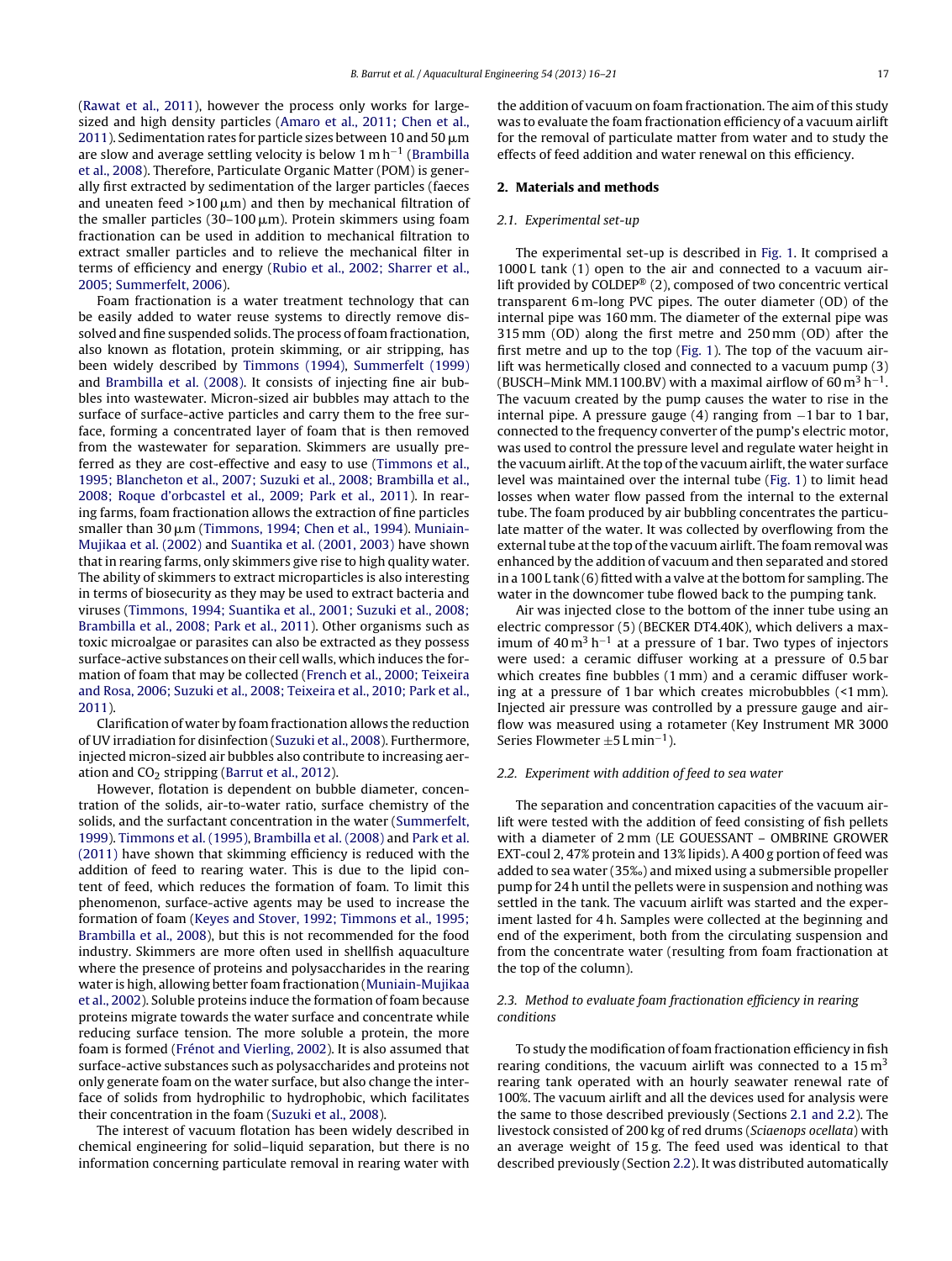<span id="page-2-0"></span>

**Fig. 1.** The vacuum airlift experimental set-up.

during 4 h with a daily feeding rate of 1% of total biomass. Samples were collected in the tank and at the outlet of the skimmer of the vacuum airlift before and 4 h after the feeding period. The effect of the variation of the tank water renewal on foam fractionation efficiency was evaluated at 3 different rates: 100%, 50% or 10%.

#### 2.4. Methods to measure the concentration in POM

To evaluate the concentration of the suspended solids, all samples were subjected to filtration using filters of 1.2  $\mu$ m porosity (nylon Ø 47 mm, WHATMAN®), weighed using a precision weighing balance (PRECISA 410AM-FR with an accuracy of  $10^{-5}$  g L<sup>-1</sup>) and then rinsed with distilled water according to [AFNOR](#page-4-0) [T90-105](#page-4-0) [\(2005\)](#page-4-0) standards. The filters were put in a weighed aluminium cup and placed in a drying chamber for 24 h at 70 $\degree$ C. The cup was then weighed again to quantify the dry weight (DW) of POM. The concentration factor (CF) was calculated by dividing the average POM concentration in the foam ( $C_{foam}$ ) in g DWL<sup>-1</sup> by the average POM concentration in the tank ( $C_{\text{tank}}$ ) in g DW L<sup>-1</sup>:

$$
CF = \frac{C_{foam}}{C_{tank}} \tag{1}
$$

For the experiment involving feed addition to sea water, the total POM dry weight in the tank or in the extracted foam was calculated using the following equation:

$$
Q = C \times V \tag{2}
$$

with Q equal to the total POM dry weight in the tank (g DW) at the beginning  $(Q_i)$  or at the end of the experiment  $(Q_f)$  or in the foam ( $Q_{foam}$ ), C equal to the concentration of POM in the tank (g DWL<sup>-1</sup>) at the beginning  $(C_i)$  or at the end of the experiment  $(C_f)$  or in the foam ( $C_{\text{foam}}$ ) and V equal to the volume of the tank (L) at the beginning ( $V_i$ ) or at the end of the experiment ( $V_f$ ) or of the foam ( $V_{foam}$ ) with  $V_f = V_i - V_{foam}$ . Foam fractionation efficiency was calculated by dividing the total POM dry weight of the foam by the POM dry weight in the water before beginning the experiment as follows:

$$
Eff = \frac{Q_{\text{foam}}}{Q_i} \times 100\tag{3}
$$

#### 2.5. Methods to assess POM production by fish

POM production by fish in the rearing tank was estimated with two different methods. The first method required the mass balance shown in Eq. (4) using the results of POM concentration measurements in the foam and in the rearing tank:

$$
P_{\text{POM}} = Q_{\text{foam}} C_{\text{foam}} + Q_{\text{out}} C_{\text{out}} - Q_{\text{in}} C_{\text{in}} \tag{4}
$$

with P<sub>POM</sub> equal to POM production by fish in g h<sup>-1</sup>, C<sub>out</sub> equal to the POM concentration in the tank in  $gm^{-3}$ , C<sub>in</sub> equal to the POM concentration in the makeup water, considered as insignificant,  $Q_{\text{out}} = Q_{\text{in}}$ , i.e. the water renewal rate of the rearing tank in  $m^3$  h<sup>-1</sup>, C<sub>foam</sub> equal to the POM concentration in the foam in g m<sup>-3</sup> and Q $_{\text{foam}}$  equal to the foam extraction flow in m<sup>3</sup> h<sup>-1</sup>.

The second method was based on the feed conversion ratio (FCR) values, i.e. the quantity of food necessary to produce 1 kg of fish using Eq. (5) given by [Fauré](#page-4-0) [\(1983\):](#page-4-0)

$$
P_{\text{POM}} = Q_{\text{feed}} \left( \frac{33 \times \text{FCR} - 20}{100} \right) \tag{5}
$$

with  $Q_{feed}$  equal to the hourly amount of feed given, namely  $84$  g h<sup>-1</sup>.

## **3. Results and discussion**

# 3.1. Foam fractionation efficiency on fragmented fish feed

After 4 h, POM concentration decreased by a factor of 4.2 in the tank and increased by a factor of 20.7 in the foam, for an extracted volume of 160 L, corresponding to a foam fractionation efficiency of 80% i.e. 20% per hour [\(Table](#page-3-0) 1).

Conversely to what is usually described in research literature [\(Timmons](#page-5-0) et [al.,](#page-5-0) [1995;](#page-5-0) [Park](#page-5-0) et [al.,](#page-5-0) [2011\),](#page-5-0) the addition of fish feed to water did not alter foam formation or decrease foam fractionation efficiency of the vacuum airlift.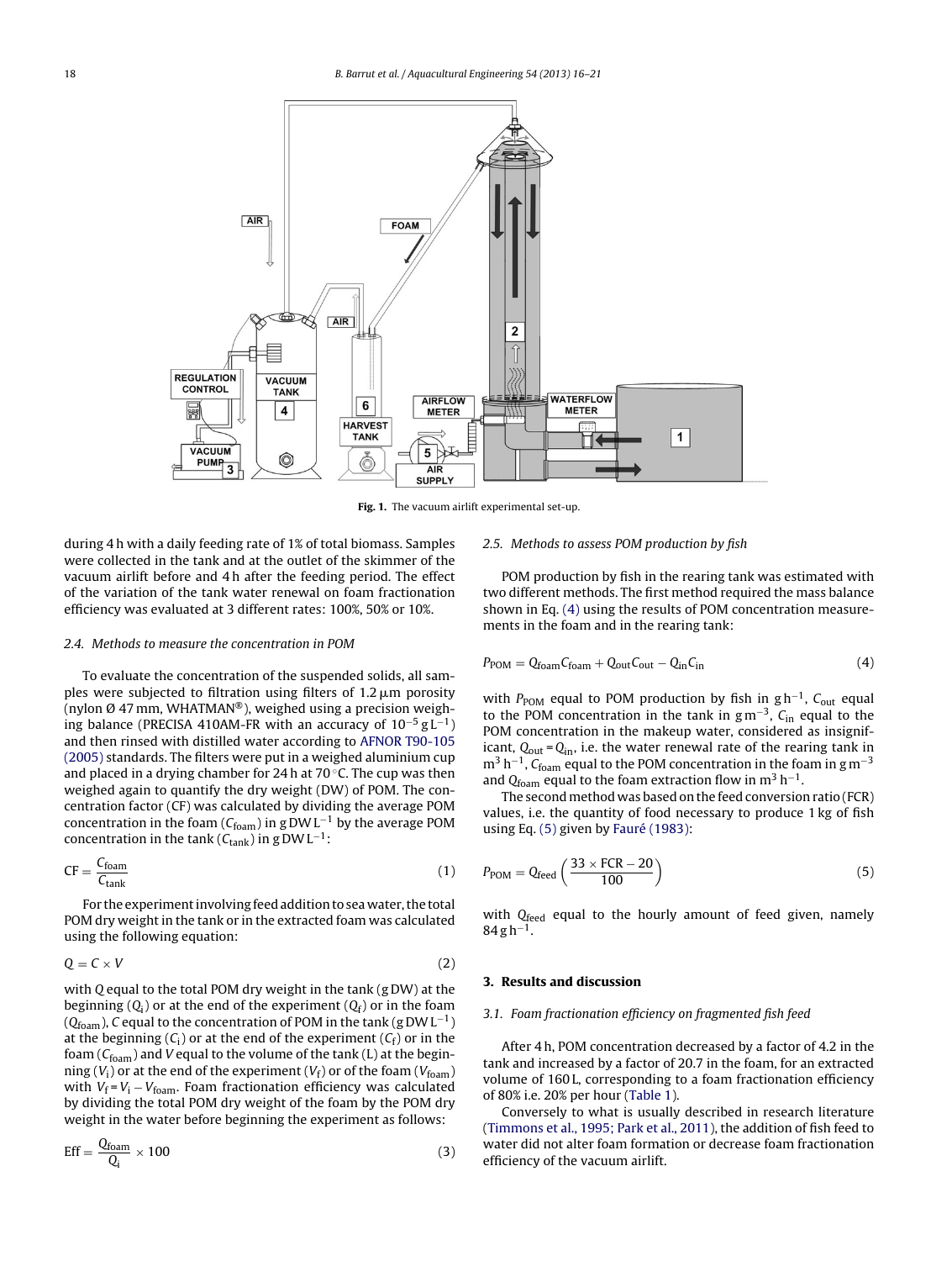<span id="page-3-0"></span>

**Fig. 2.** POM concentration (average <sup>±</sup> SD, <sup>n</sup> <sup>=</sup> 3) in the rearing tank water and in the foam, before or after feeding, for different airflow rates (10 or <sup>80</sup> <sup>L</sup> min−1), hourly water renewal rate of 50% and foam extraction flow of 40 L h−1.

#### **Table 1**

Foam fractionation efficiency (average  $\pm$  SD, n = 3) and concentration factor (average  $\pm$  SD,  $n=3$ ) of fragmented fish pellets achieved by the vacuum airlift after 4 h with a microbubbling airflow rate of 10 L min<sup>-1</sup> and an extracted foam volume of 160 L.

|                                                   | $t_{0h}$         | $t_{4h}$          |
|---------------------------------------------------|------------------|-------------------|
| POM concentration in the tank (gL <sup>-1</sup> ) | $0.105 \pm 0.09$ | $0.025 + 0.004$   |
| POM weight in the tank (gDW)                      | $118.1 \pm 10.0$ | $23.6 + 4.1$      |
| POM concentration in the foam $(gL^{-1})$         |                  | $0.514 \pm 0.043$ |
| POM weight in the foam (gDW)                      |                  | $94.5 + 16.5$     |
| Concentration factor (CF)                         |                  | $20.7 + 3.6$      |
| Foam fractionation efficiency (%)                 |                  | $80.0 + 13.4$     |

#### 3.2. Foam fractionation efficiency in rearing conditions

The amount of POM in the rearing water, principally made up of faeces produced by fish, increased by 2- to 3-fold after feeding (Figs. 2 and 3). An airflow rate of 80 L min−<sup>1</sup> with both microbubble and fine bubble air injection, led to significant reduction in foam fractionation efficiency of the vacuum airlift after feeding with no significant differences being observed between the POM concentration in the tank and the POM concentration in the foam (Fig. 2). However, when the airflow rate was reduced to 10 L min<sup>-1</sup>, foam fractionation efficiency was not affected by the addition of feed to water since the POM concentration in the foam remained 4-fold more concentrated than in the tank. The POM concentration in the foam decreased from 33.3 mg L<sup>-1</sup> to 12.8 mg L<sup>-1</sup> when the airflow rate was increased from 10 to 80 L min<sup>-1</sup>.

In rearing conditions, with higher airflow rates and fine bubble air diffusion, bubbles rapidly coalesce when feed is added to the water, which leads to an increase in bubble size and a reduction in



**Fig. 3.** POM concentration (average  $\pm$  SD,  $n=3$ ) in the rearing tank water and in the foam, before or after feeding, for different hourly water renewal rates (100%, 50% or 10%), with a microbubbling airflow rate of 10 L min−<sup>1</sup> and a foam extraction flow of  $40$  L h<sup>−1</sup>.

gas holdup ([Barrut](#page-4-0) et [al.,](#page-4-0) [2012\).](#page-4-0) These modifications in the functioning of vacuum airlifts lead to increased turbulence and limitation of foam formation, which reduces foam fractionation efficiency as described in the literature ([Timmons](#page-5-0) et [al.,](#page-5-0) [1995;](#page-5-0) [Park](#page-5-0) et [al.,](#page-5-0) [2011\).](#page-5-0) In reducing the airflow rate and average bubble size through microbubbling, bubble coalescence was limited and foam fractionation efficiency was thus not affected by the addition of feed into the tank. These results have been obtained in sea water, in fresh water the efficiency would have probably been reduced as the average bubble size is larger than in sea water and foam formation reduced [\(Barrut](#page-4-0) et [al.,](#page-4-0) [2012\).](#page-4-0)

The decrease of the water renewal rate in the rearing tank to 50% or to 10% induced, in both cases, a doubling of POM concentration in the rearing tank, before or after the addition of feed (Fig. 3). The reduction of the water renewal rate from 50% to 10% should have led to a 4-fold increase of POM concentration in the tank. However, the POM concentration at the water renewal rate of 10%, increased continuously and the steady state was not achieved (Fig. 4). In the foam, POM concentration increased by 2- and 6-fold when water renewal rates decreased from 100% to 50% and from 50% to 10%, respectively, independently of feeding activity (Fig. 3).

The concentration factor was around 4 for water renewal rates of 100% and 50%, before or after feeding, and over 10 for a water renewal rate of 10% [\(Fig.](#page-4-0) 5). In rearing sea water, the presence of surface-active substances such as proteins from fish mucus probably results in the interface of the particles changing from hydrophilic to hydrophobic ([Suzuki](#page-5-0) et [al.,](#page-5-0) [2008\).](#page-5-0) The particles are



**Fig. 4.** POM concentration (average  $\pm$  SD,  $n=3$ ) in the rearing tank water before feeding, for 3 consecutive days (D1, D2 and D3) and at different hourly water renewal rates (100%, 50% and 10%).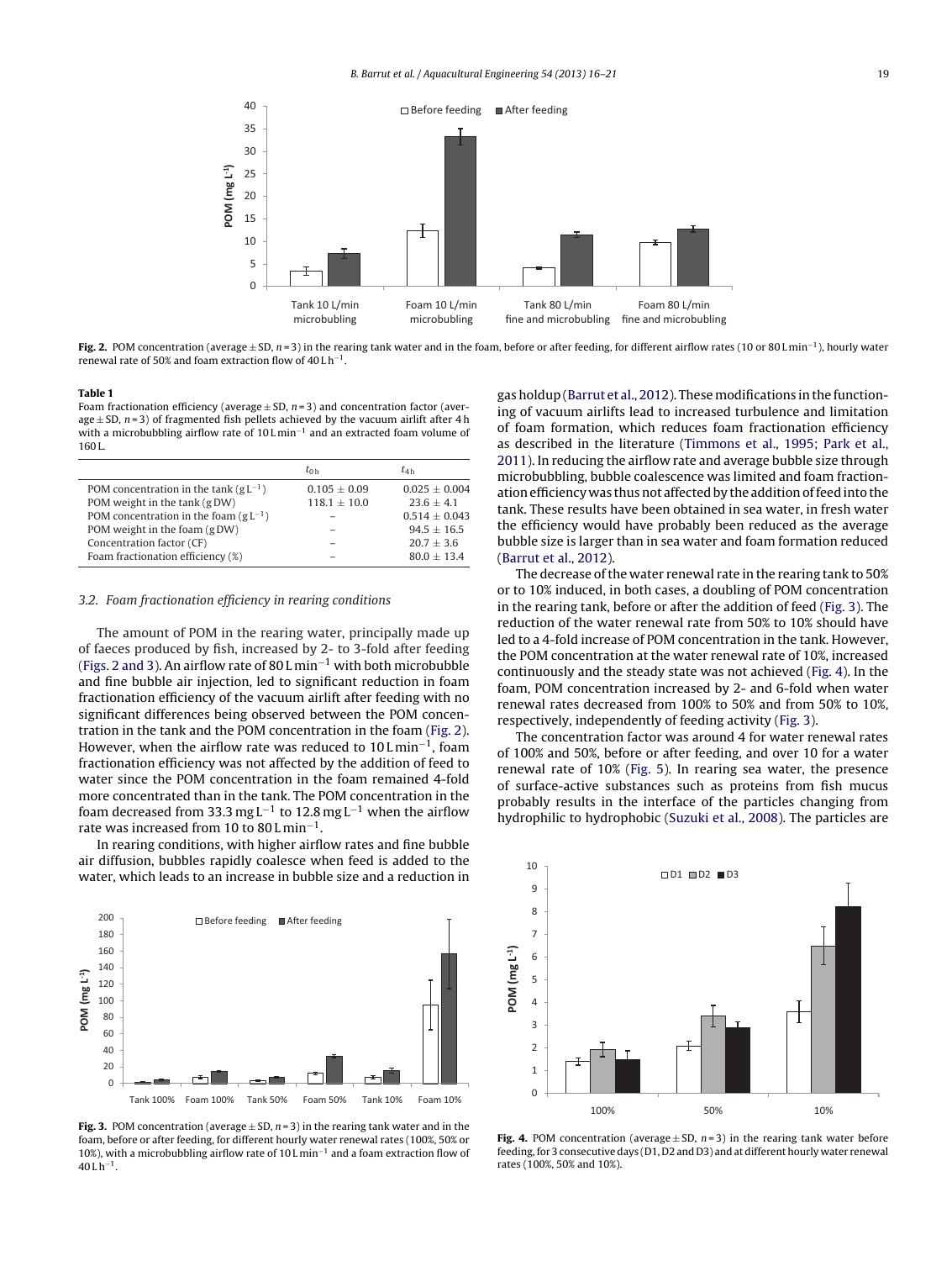<span id="page-4-0"></span>**Table 2** POM production (average  $\pm$  SD,  $n=3$ ) calculated using mass balance equation (Eq. [\(4\)\)](#page-2-0) at different water renewal rates.

| Water renewal rate (%) | $Q_{\text{out}}$ (m <sup>3</sup> h <sup>-1</sup> ) | $\epsilon_{\text{out}}$ (g m <sup>-3</sup> ) | $Q_{\text{foam}}$ (m <sup>3</sup> h <sup>-1</sup> ) | $C_{\text{foam}}$ (g m <sup>-3</sup> ) | $P_{\text{POM}}$ calculated (g h <sup>-1</sup> ) |
|------------------------|----------------------------------------------------|----------------------------------------------|-----------------------------------------------------|----------------------------------------|--------------------------------------------------|
| 100                    |                                                    | L.5                                          | 0.05                                                | , , ,                                  | $23.4 \pm 6.5$                                   |
| 50                     | 7.5                                                | 3.J                                          | 0.05                                                | 12.4                                   | $26.6 \pm 5.3$                                   |
| 10                     | ر., ۱                                              | 7.4                                          | 0.05                                                | 94.9                                   | $15.9 \pm 4.9$                                   |



**Fig. 5.** POM concentration factor (average  $\pm$  SD,  $n=3$ ) obtained in rearing conditions, before or after feeding, at different hourly water renewal rates (100%, 50% and 10%), with a microbubbling airflow rate of 10 L min−<sup>1</sup> and a foam extraction flow of 40 L h−1.

more easily trapped in the foam when the water renewal rate is reduced. Under these experimental conditions (low airflow rate and microbubbling), foam fractionation efficiency was not reduced by feeding. This result differs from some recently published studies using regular foam fractionators (Brambilla et al., 2008; Park et al., 2011). It could also be explained by the addition of vacuum which may have (1) modified the particulate surface, increasing solid-bubble interaction and facilitating particles removal and/or (2) increased the range of bubble sizes, enabling the removal of both particles and surface-active molecules, known to limit foam fractionation efficiency of regular foam fractionators.

In rearing conditions, calculated POM production rates using Eq. [\(4\)](#page-2-0) are comprised between 15.9 and 26.6 g h<sup>-1</sup>, irrespective of the water renewal rate (Table 2). For red drum (Sciaenops ocellatus), the FCR ranged from 1.2 to 1.6 (Lacroix and Fuchs, 1998). POM production rates estimated using Eq. [\(5\)](#page-2-0) with FCRs of 1.2 and 1.6 are 16.3 and 27.3  $gh^{-1}$ , respectively. These estimated values are consistent with the values calculated and presented in Table 2. Results indicate that the skimmer of the vacuum airlift was able to extract almost all the POM produced by the fish in the rearing tank.

# **4. Conclusion**

In sea water, the vacuum airlift provided a foam fractionation efficiency of 20% per hour and a concentration factor of 20.7 which were not altered by the addition of feed to water. In rearing conditions, efficiency increased with reduced water renewal rates, i.e. with increased POM concentrations. However, an increase in airflow rate from 10 to 80 L min−<sup>1</sup> led to an important reduction in foam fractionation efficiency after feeding due to massive bubble coalescence. POM production by fish was calculated and was equivalent to the estimation based on FCR, which means that the entire POM production was extracted by the vacuum airlift. The system can thus be considered as a promising tool for foam fractionation in RAS. However, additional work is required to accurately describe the types of POM removed from the water and to adapt the geometry of vacuum airlifts to various RAS designs.

#### **Acknowledgements**

We would like to thank Pierre Bosc from ARDA and the Réunion Region as long as the French National Association for Research and Technology (ANRT) for their financial support of the project. This work was made possible thanks to the cooperation of François René (IFREMER). We also wish to thank Julien Jacquety from COLDEP® for all his assistance and hard work, and for providing the vacuum airlift.

# **References**

- Amaro, H.M., Guedes, A.C., Malcata, F.X., 2011. Advances and perspectives in using microalgae to produce biodiesel. Applied Energy 88, 3402–3410.
- AFNOR, NF EN 872, 2005. Qualité de l'eau Dosage des matières en suspension – Méthode par filtration sur filtre en fibres de verre. Indice de classement: T90–105.
- Barrut, B., Blancheton, J.P., Champagne, J.Y., Grasmick, A., 2012. Mass transfer efficiency of a vacuum airlift—application to water recycling in aquaculture systems. Aquacultural Engineering 46, 18–26.
- Blancheton, J.P., 2000. Developments in recirculating systems for mediterranean fish species. Aquacultural Engineering 22, 17–31.
- Blancheton, J.P., Piedrahita, R., Eding, E.H., Roque d'orbcastel, E., Lemarié, G., Bergheim, A., Fivelstad, S., 2007. Intensification of land based aquaculture production in single pass and reuse systems. In: Bergheim, A. (Ed.), Aquaculture Engineering and Environment. Research Signpost, pp. 21–47 (Chapter 2).
- Blancheton, J.P., Bosc, P., Hussenot, J.M.E., Roque d'Orbcastel, E., Romain, D., 2009. Tendances pour la pisciculture européenne de demain: cages au large, systèmes en eau recirculée et systèmes intégrés. Cahiers Agricultures 18 (2–3), 227–234.
- Brambilla, F., Antonini, M., Ceccuzzi, P., Terova, G., Saroglia, M., 2008. Foam fractionation efficiency in particulate matter and heterotrophic bacteria removal from a recirculating seabass (Dicentrarchus labrax) system. Aquacultural Engineering 39, 37–42.
- Chen, S., Timmons, M.B., Bisogni, J.J., Aneshansley, D.J., 1994. Modelling surfactant remove in foam fractionation: I. Theoretical development. Aquacultural Engineering 13, 163–181.
- Chen,C.Y.,Yeh,K.L.,Aisyah,R., Lee, D.J.,Chang,J.S., 2011.Cultivation,photobioreactor design and harvesting of microalgae for biodiesel production: a critical review. Bioresource Technology 102, 71–81.
- Cripps, S.J., Bergheim, A., 2000. Solids management and removal for intensive landbased aquaculture production systems. Aquacultural Engineering 22, 33–56.
- Fauré, A., 1983. Salmoniculture et Environnement. Evaluation de la pollution rejetée par les salmonicultures intensives, vol. 1. CEMAGREF, Bordeaux, France, Etude no 16, 71 pp.
- French, K., Guest, R.K., Finch, G.R., Haas, C.N., 2000. Correlating Cryptosporidium removal using dissolved air flotation in water treatment. Water Research 34, 4116–4119.
- Frénot, M., Vierling, E., 2002. Biochimie des aliments: diététique du sujet bien portant. Editions Doin, Bordeaux, France, 297 pp.
- Keyes, W.W., Stover, J.E., 1992. Continuous soap skimmer, US Patent, 5, pp. 137–643. Lacroix, D., Fuchs, J., 1998. Aquaculture insulaire et tropicale (Actes de colloques).
- Editions Ifremer, Brest, France, 105 pp. Laird, L.M., Needham, T., 1988. Salmon and Trout Farming. Ellis Horwood, Chichester,
- West Sussex, England, 271 pp. Muniain-Mujikaa, I., Gironesa, R., Tofiño-Quesadaa, G., Calvob, M., Lucenaa, F., 2002. Depuration dynamics of viruses in shellfish. International Journal of Food Microbiology 77 (1–2), 125–133.
- Park, J., Kim, Y., Kim, P.-K., Daniels, H.V., 2011. Effects of two different ozone doses on seawater recirculating systems for black sea bream Acanthopagrus schlegeli (Bleeker): removal of solids and bacteria by foam fractionation. Aquacultural Engineering 44, 19–24.
- Piper, R.G., McElwain, I.B., Orme, L.E., McCraren, J.P., Fowler, L.G., Leonard, J.R., 1982. Fish Hatchery Management. U.S. Fish and Wildlife service, Washington, DC, 517 pp.
- Rawat, I., Ranjith Kumar, R., Mutanda, T., Bux, F., 2011. Dual role of microalgae: phycoremediation of domestic wastewater and biomass production for sustainable biofuels production. Applied Energy 88, 3411–3424.
- Roque d'orbcastel, E., Blancheton, J.P., Belaud, A., 2009. Water quality and rainbow trout performance in a Danish model farm recirculating system: comparison with a flow through system. Aquacultural Engineering 40, 135–143.
- Rubio, J., Souza, M.L., Smith, R.W., 2002. Overview of flotation as a wastewater treatment technique. Minerals Engineering 15, 139–155.